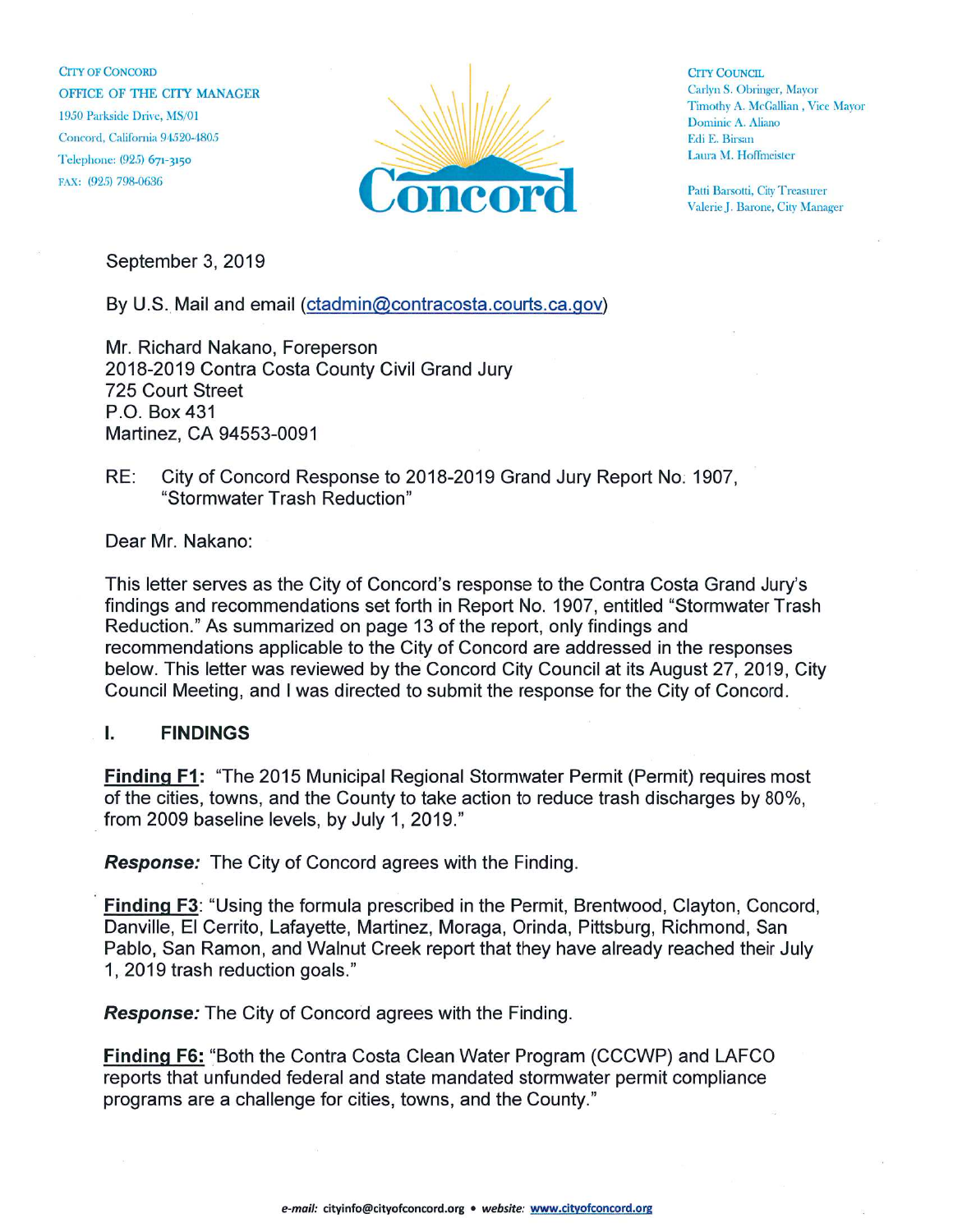City of Concord's Response Letter to Grand Jury Report No. 1907 September 3, 2019 Page 2

Response: The City of Concord agrees with the Finding.

Finding F7: "Concord, EI Cerrito, Hercules, Lafayette, Martinez, Pinole, Pittsburg, Richmond, San Pablo, and Walnut Creek have established ordinances banning Styrofoam food packaging in their communities."

Response: The City of Concord agrees with the Finding. As a point of clarification, the City of Concord refers to the banned food packaging as "Polystyrene Foam" since Styrofoam™ is trademarked brand for a type of plastic foam, also commonly called expanded polystyrene.

Finding F9: "No narrative summary of the accomplishments, challenges, costs, and funds needed to fully comply with the Permit is provided in the required annual reports prepared by CCCWP, the County, and each city and town."

Response: The City of Concord agrees with the Finding. Through BASMAA, the annual report form is developed for all 76 regional permittees and is approved by the San Francisco Bay Regional Water Quality Control Board. This approved reporting form does not require a narrative summary.

## 11. RECOMMENDATIONS

Recommendation R3: "The Board of Supervisors and all City/Town Councils should consider directing staff to provide a concise summary of their Annual Reports, citing their accomplishments, challenges, costs, and funds needed to fully comply with the Permit, by December 31, 2019."

**Response:** The recommendation will not be implemented because it is not warranted. The City of Concord is already compliant with the San Francisco Bay Regional Water Quality Control Board Permit (Order No. R2-2015-0049). The City of Concord produces an annual stormwater report as required by the permit that is readily available to the public via the State's online reporting systems. Any additional reporting is considered duplicative.

Recommendation R4: "The Board of Supervisors and City/Town Councils should consider identifying additional revenue sources to fully fund Permit requirements in order to comply with the Permit and avoid potential liability, by June 30, 2020."

Response: The recommendation will not be implemented because it is not warranted. The City of Concord is already compliant with the San Francisco Bay Regional Water Quality Control Board Permit (Order No. R2-2015-0049) requirement for stormwater trash reductions by June 30, 2020; therefore, the City of Concord does not need to identify additional revenue sources in order to comply and avoid potential liability by June 30, 2020.